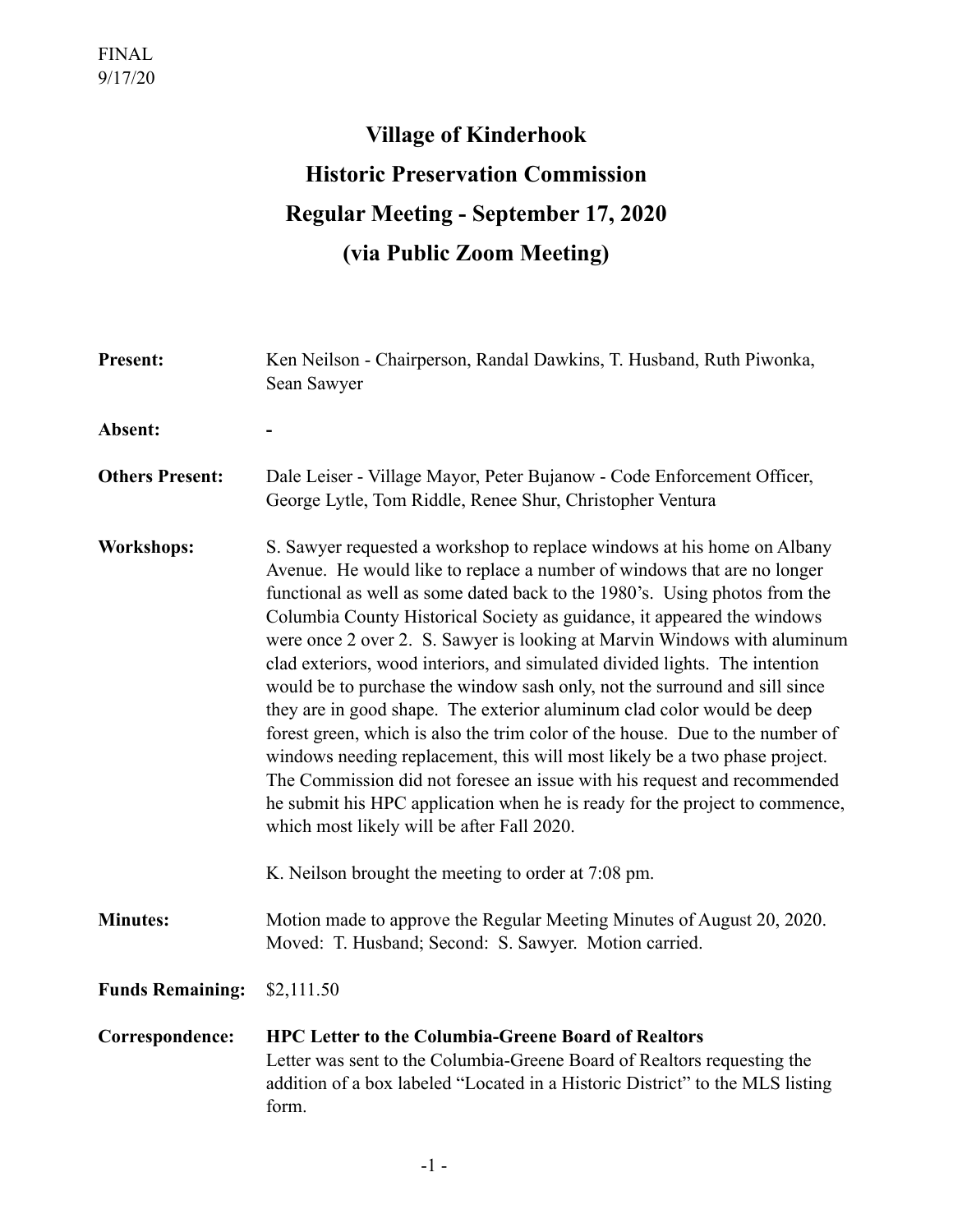### **Village of Kinderhook Fall Bulletin**

Deputy Clerk, Carol Vandenburgh, requested changes/updates to the HPC section of the Fall 2020 Village Bulletin. Although R. Dawkins had previously submitted information for publication, it had been changed by the Code Enforcement Officer at that time, G. Smith. R. Dawkins to review and make necessary changes to what was previously published. J. Bujanow to contact C. Vandenburgh for timeframe of submitting changes and will convey to R. Dawkins.

# **New Business: 12 Albany Ave/Roof-Gutters/George Lytle & Kathleen Dooley**

G. Lytle presented his application to replace the existing metal roofs with standing seam metal roofing in a dove grey color. He would also like to replace the shingled roof on the front porch with metal roofing, same as house. Removal of existing metal roofs and porch shingles would also include installation of 7/16" sheathing over entire roofs along with the installation of 24-gauge standing seam roofing with a 20 inch exposure and necessary flashing. Roof pitch and eaves to remain the same. One gutter will need to be added to the main house with downspout to back lower side porch roof and some existing gutters may need to be replaced. New gutters will be the same style that is existing, white seamless. Work to be performed by Ryan's Construction, Mechanicville, NY.

 Motion made to approve the installation of metal roofing and gutters at 12 Albany Avenue meeting criteria in Chapter 75-7B (2 & 4) and Chapter 75-7C  $(1, 3, \& 4)$ .

Moved: S. Sawyer; Second: T. Husband. Motion carried.

A \$10.00 application fee was received.

## **12 Albany Ave/Siding & Windows/George Lytle & Kathleen Dooley**

G. Lytle presented his application to replace siding and windows on the right/ south side of his home, facing 10 Albany Ave. This side of the house is badly damaged and leaking, which may be due to the roof, closely planted hemlocks, and rot on the original siding. Although some of the windows appear to be original, they too are damaged. Windows to be replaced with "Weather Shield Premium Series", double hung windows, 6 over 6, clear glass, white aluminum clad, and simulated divided lights. The eyebrow windows, 4 light, will also be replaced with 4 light. Siding will be replaced with Hardee Board, same width, and smooth side out. Shutters to remain.

Motion made to approve windows and siding at 12 Albany Avenue meeting criteria in Chapter 75-7B (3 & 4) and Chapter 75-7C (1 & 2). Moved: K. Neilson; Second: S. Sawyer. Motion carried.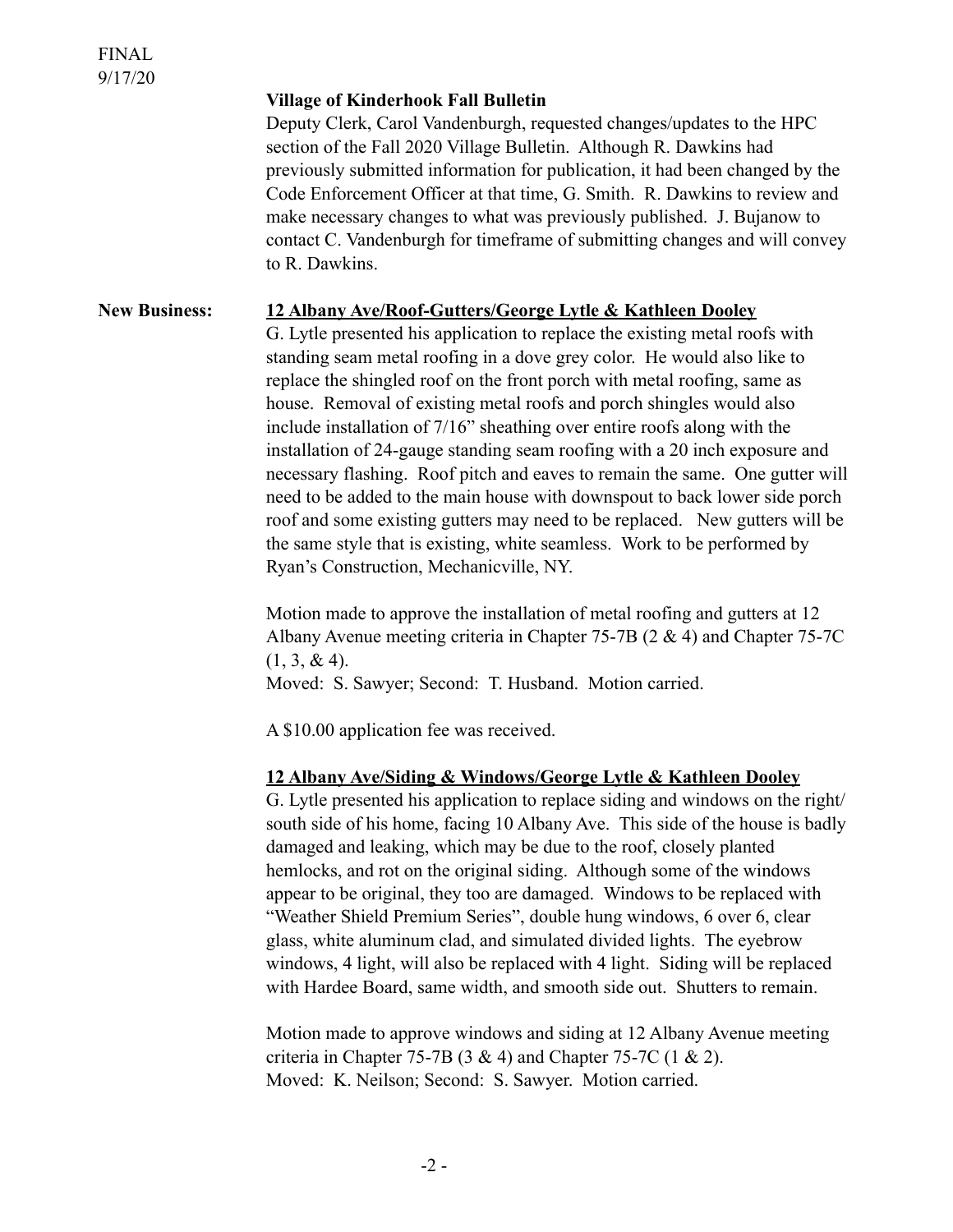A \$10 application fee was received.

# **6 William St/Garage-Gutters/Tom Riddle**

 As previously discussed at a HPC workshop, T. Riddle presented his application along with detailed drawings and materials lists for construction of a new garage on his property. T. Riddle has received a variance approval from the Zoning Board for this project. Construction of garage, 24' wide x 32' long, gable end facing the street, with one overhead door, 2 windows, and loft door. Exterior to be finished with cladding and roofing to match house. Interior to be insulated and heated. Gutters to be installed matching existing house gutters.

 Motion made to approve the construction of a garage at 6 William Street meeting criteria in Chapter 75-7B (3) and Chapter 75-7C (1, 2, & 3). Moved: T. Husband; Second: R. Dawkins. Motion carried.

#### **6 William St/Porch/Tom Riddle**

 As previously discussed at a HPC workshop, T. Riddle presented his application along with detailed drawings and materials list for construction of a new porch in the front of his house. T. Riddle has also received a variance approval from the Zoning Board for this project. Construction of an open porch, 6' wide x 4" deep deck, with 2 columns and shed roof. Finishes and roof pitch to match existing side porches.

 Motion made to approve the construction of a front porch at 6 William Street meeting criteria in Chapter 75-7B (3) and Chapter 75-7C (1, 2, 3, & 4). Moved: S. Sawyer ; Second: T. Husband . Motion carried.

#### **19 Albany Ave/Porch Columns-Emergency Review/Christopher Ventura**

 C. Ventura presented his application as an emergency review due to the rot/ decay of his front porch columns supporting a small roof and requiring stabilization. He currently has a carpenter, Gunner Seigh, rebuilding trim work and removing rot. Columns to be adjusted slightly to correct pitch, internal micro-board to be removed to reduce roof weight, roof to be relined, copper drip line around edge along with proper flashing will be installed. Columns will be repaired with western red cedar, bottom of columns will be sealed with epoxy to prevent water infiltration. Existing galvanized gutter to be replaced with a copper gutter, downspout going from 5" to 3" diameter.

 Motion made to approve the reconstruction of the front porch at 19 Albany Avenue meeting criteria in Chapter 75-7B (1 & 2) and Chapter 75-7C (1, 3, 4, & 5).

Moved: R. Dawkins; Second: S. Sawyer. Motion carried.